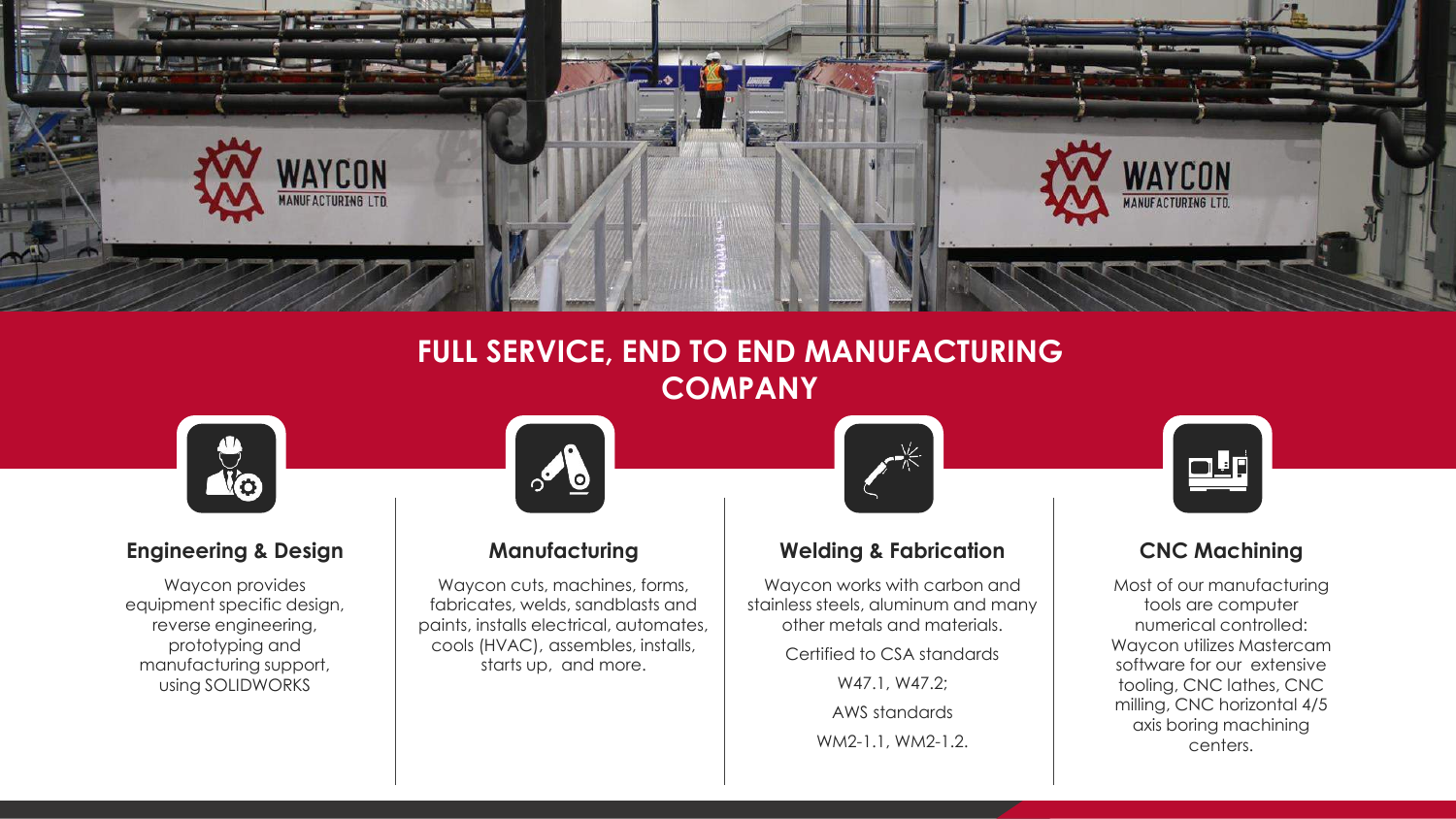

# **CUTTING & SHEARING EQUIPMENT**

### $\cdot \cdot \cdot \bullet \bullet \bullet \cdot \cdot$

| <b>CNC Plasma</b> | <b>Max Thickness</b> | <b>Max Width</b>            | <b>Notes</b>                                                                                                                                                                                                                                                                      |
|-------------------|----------------------|-----------------------------|-----------------------------------------------------------------------------------------------------------------------------------------------------------------------------------------------------------------------------------------------------------------------------------|
| STI-200-HDCNC     | 1.5"                 | 8 ft W x 24 ft L (2 tables) | Our STI 200 HD plasma table uses Burny 10 LCD<br>Plus controls and ProNest. Cuts up to 35 inches per minute<br>on a 1.5 in plate of steel. Averaging 22 ga to 1.5"H<br>however can cut with 2 Oxy-Acetylene Cutting heads cut<br>up to 6". Weight Capacity 10,000 lbs. per table. |
|                   |                      |                             |                                                                                                                                                                                                                                                                                   |
| <b>Water Jet</b>  | <b>Max Thickness</b> | <b>Max Width</b>            | <b>Notes</b>                                                                                                                                                                                                                                                                      |
| Flow Mach 3 4020B | 6"                   | 6 ft W x 12 ft L            | High quality, clean cut. Uses garnet abrasive to cut<br>virtually any hard material c/w Flow Master PC Based<br>Controller. Machine dimensions X-Axis 6' / Y-Axis 12' / Z-Axis<br>6"                                                                                              |
|                   |                      |                             |                                                                                                                                                                                                                                                                                   |
| <b>Band Saw</b>   | <b>Max Thickness</b> | <b>Max Width</b>            | <b>Notes</b>                                                                                                                                                                                                                                                                      |
| Hydmech S-20A     | 13"                  | 18"                         | Automatic bar feed features a swing head design and<br>provides exceptional miter cutting capability for medium<br>to heavy duty applications. Machine Dimensions 93"W x<br>86"L x 52"H.                                                                                          |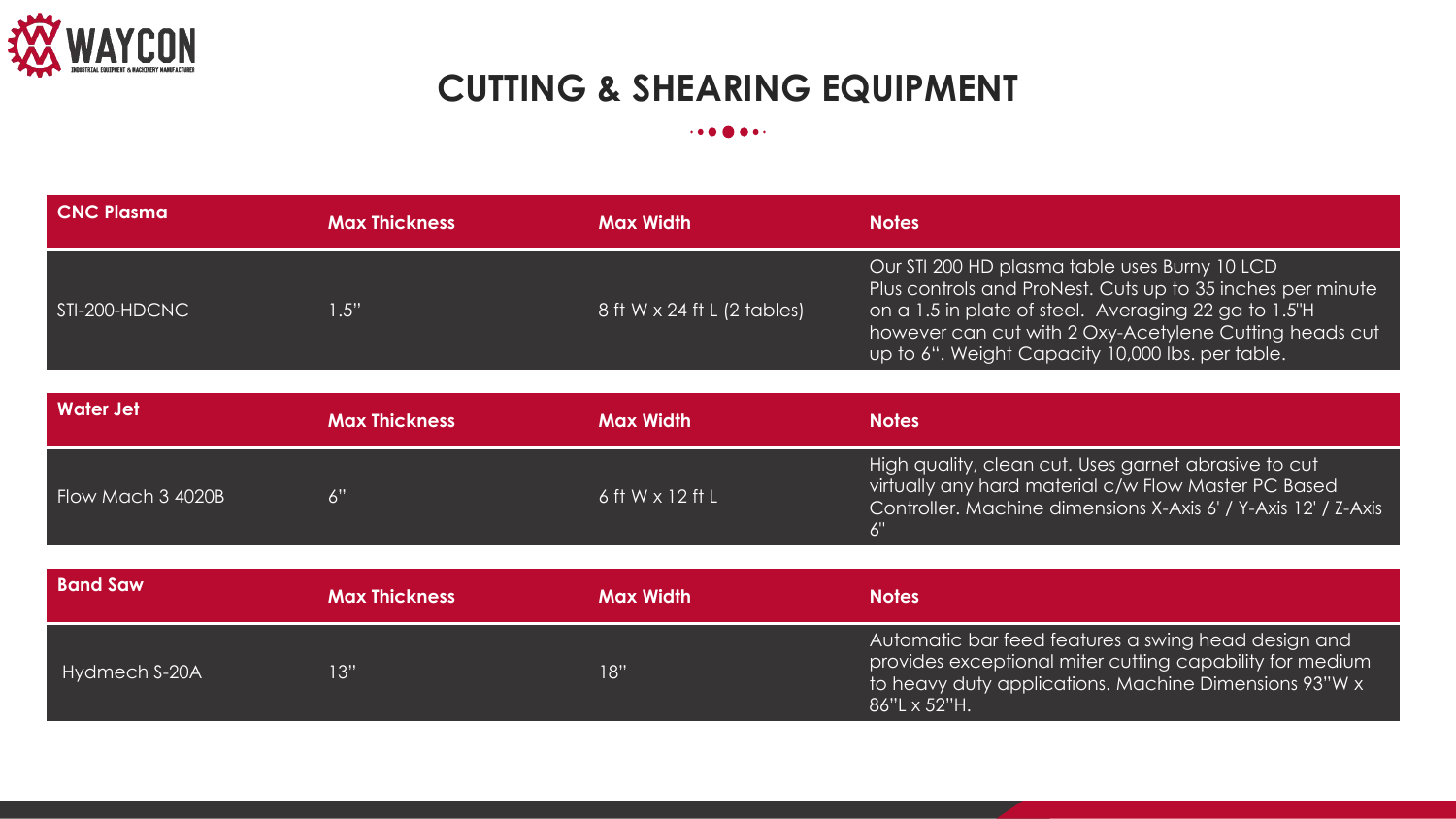



## **CNC MACHINING**

#### 

We can handle a vast spectrum of advanced and common CNC machining projects achieving tolerances of +/- .0005 of an inch. The Waycon machine shop includes CNC turning centres, CNC mills and four-Axis and five-Axis boring machines.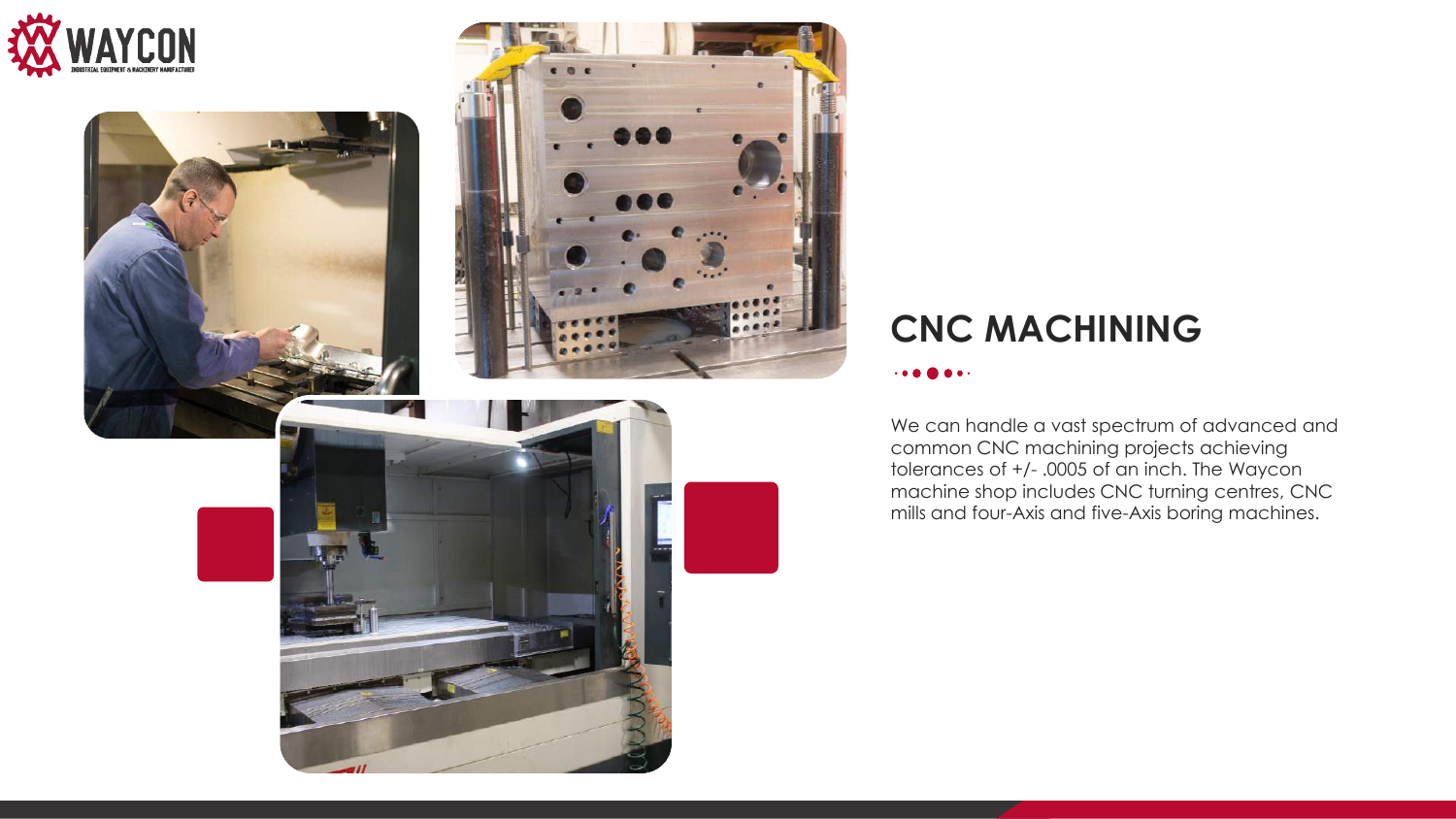

# **CNC MACHINING EQUIPMENT**

#### $\cdot \bullet \bullet \bullet \bullet \bullet \cdot$

| <b>Lathes</b>                | <b>Travel</b>        |                     |                     |              | <b>Notes</b>                                       |  |
|------------------------------|----------------------|---------------------|---------------------|--------------|----------------------------------------------------|--|
| Haas SL-20T                  | X-Axis Travel 8.45"  |                     | Z-Axis Travel 20"   |              | CNC 2 Axis, turning dia 10.3"                      |  |
| Haas SL-30T                  | X-Axis Travel 11.30" |                     | Z-Axis Travel 34"   |              | CNC 2 Axis, chuck size 10"                         |  |
| Haas TL-3B                   | X-Axis Travel 16"    |                     | Z-Axis Travel 60"   |              | CNC 2 Axis Big Bore                                |  |
| Challenger BNC 1860<br>Lathe | X-Axis Travel 10"    |                     | Z-Axis Travel 65"   |              | CNC 2 Axis                                         |  |
| Haas ST-35Y                  | X-Axis Travel 9.4"   | Y-Axis 4"           | Z-Axis Travel 32.5" |              | CNC 3 Axis, Y-axis milling, drilling, and tapping  |  |
|                              |                      |                     |                     |              |                                                    |  |
| <b>Mills</b>                 | <b>Travel</b>        |                     |                     |              | <b>Notes</b>                                       |  |
| Haas VF 2B                   | X-Axis Travel 30     | Y-Axis 16"          | Z-Axis 20"          |              | CNC 4 Axis, weight capacity 3,000 lbs.             |  |
| Haas VF5 / 50                | X-Axis Travel 50"    | Y-Axis Travel 26"   | Z-Axis Travel 25"   |              | CNC 3 Axis, weight capacity 4,000 lbs.             |  |
| Haas VF7 / 50                | X-Axis Travel 84"    | Y-Axis Travel 32"   | Z-Axis Travel 30"   |              | CNC 4 Axis, weight capacity 4,000 lbs.             |  |
| Manford VHG 2200             | X-Axis Travel 86.6"  | Y-Axis Travel 39.3" | Z-Axis Travel 31.5" |              | CNC 3 Axis, weight capacity 6,600 lbs.             |  |
|                              |                      |                     |                     |              |                                                    |  |
| <b>Horizontal Mills</b>      | <b>Travel</b>        |                     |                     |              | <b>Notes</b>                                       |  |
| Haas EC 1600 ZT              | X-Axis Travel 64"    | Y-Axis Travel 50"   | Z-Axis Travel 32"   |              | Table 360° CNC 4 Axis, weight capacity 10,000 lbs. |  |
| Challenger HBM-4             | X-Axis Travel 86.6"  | Y-Axis Travel 63"   | Z-Axis Travel 63"   | W-Axis 21.6" | Table 360° CNC 5 Axis, weight capacity 10,000 lbs. |  |

Haas EC-500 Dual Pallet | X-Axis Travel 32" | Y-Axis Travel 25" | Z-Axis Travel 28" | W-Axis Travel 24" | Table 360° CNC 4 Axis, weight capacity 2,000 lbs.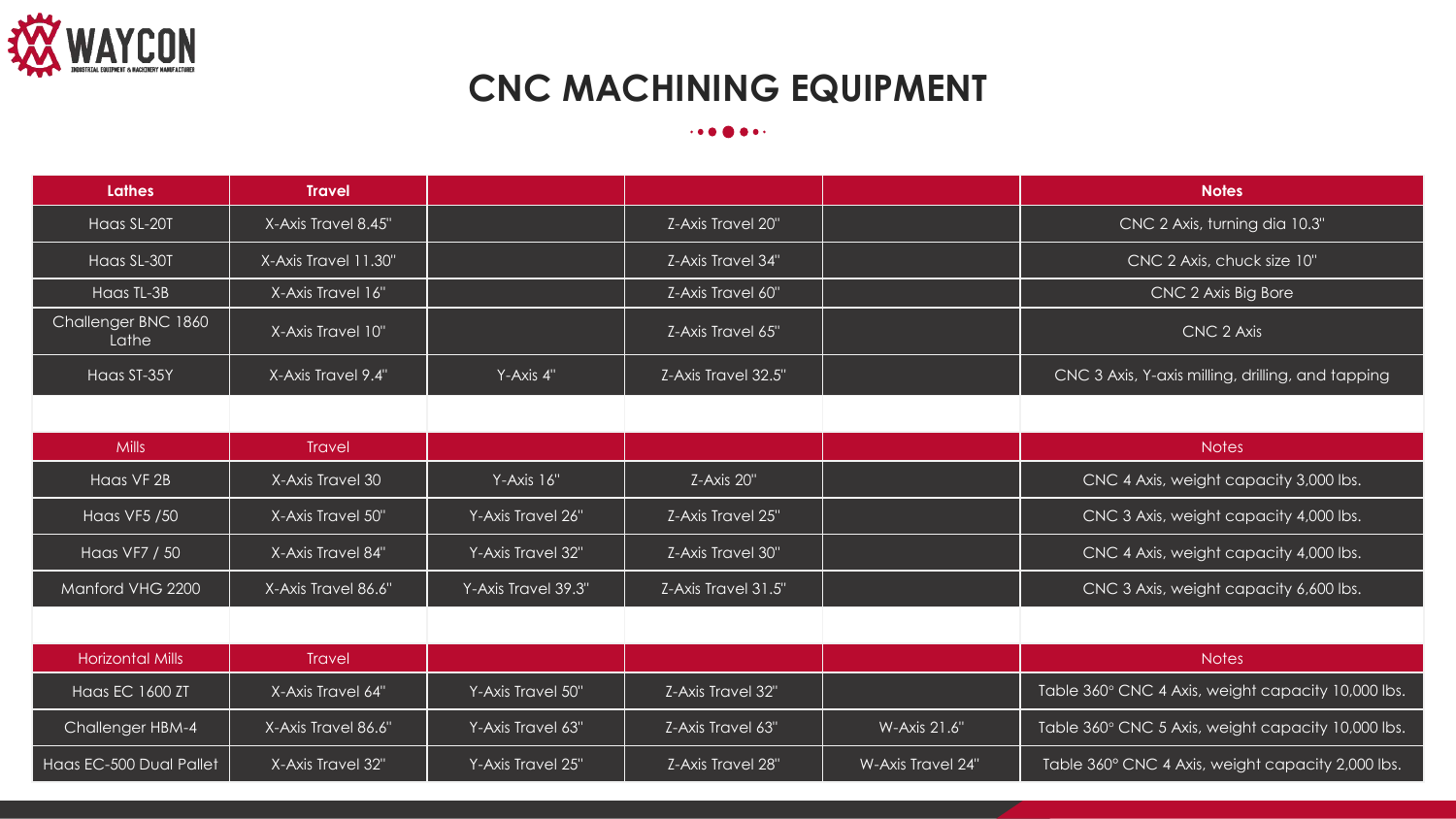

| <b>MANUAL MACHINING EQUIPMENT</b>       |                                                     |                              |                                                           |                        |  |  |
|-----------------------------------------|-----------------------------------------------------|------------------------------|-----------------------------------------------------------|------------------------|--|--|
| Manual                                  | <b>Travel</b>                                       |                              |                                                           | <b>Notes</b>           |  |  |
| Lathe Modern 560 X 2000                 | X-Axis Travel 21.5"                                 |                              | Z-Axis Travel 79"                                         | Manual 7-1/2"          |  |  |
| Mill Fort Worth VBM-5VL                 | X-Axis Travel 79"                                   | Y-Axis Travel<br>24"         | Z-Axis Travel 28"                                         | Milling machine 3 Axis |  |  |
|                                         |                                                     |                              |                                                           |                        |  |  |
|                                         |                                                     | <b>FORMING EQUIPMENT</b>     |                                                           |                        |  |  |
| <b>Brake Press</b>                      | <b>Tonne</b>                                        | <b>Table</b>                 | <b>Notes</b>                                              |                        |  |  |
| Durma AD-R 37175                        | 170 Tonne                                           | 12 ft. bed                   | 1/16" radius punch, 3/8" punch, 1/4" punch. Multi-dye set |                        |  |  |
| Durma AD-R 48320                        | 350 Tonne                                           | 14 ft. bed                   | 4 Axis. 4", 3", 2 inch and 1.5" openings. Multi-dye set   |                        |  |  |
| <b>Accupress</b>                        | 500 Tonne                                           | 16 ft. bed                   | 6" V or box opening. Bottom-dye capable of large radius   |                        |  |  |
|                                         |                                                     |                              |                                                           |                        |  |  |
| <b>WELDING EQUIPMENT</b>                |                                                     |                              |                                                           |                        |  |  |
| Certification                           | <b>Welding Process</b>                              |                              |                                                           |                        |  |  |
| CSA W47.1 Fusion Welding of Steel       | SMAW 2.0, GMAW 3.0,<br><b>FCAW 4.0, QT HSLA 5.0</b> | 19 Welding<br>Machines       |                                                           |                        |  |  |
| CSA W47.2 Fusion Welding of<br>Aluminum | <b>GMAW A1</b>                                      | 6 Welding<br><b>Machines</b> |                                                           |                        |  |  |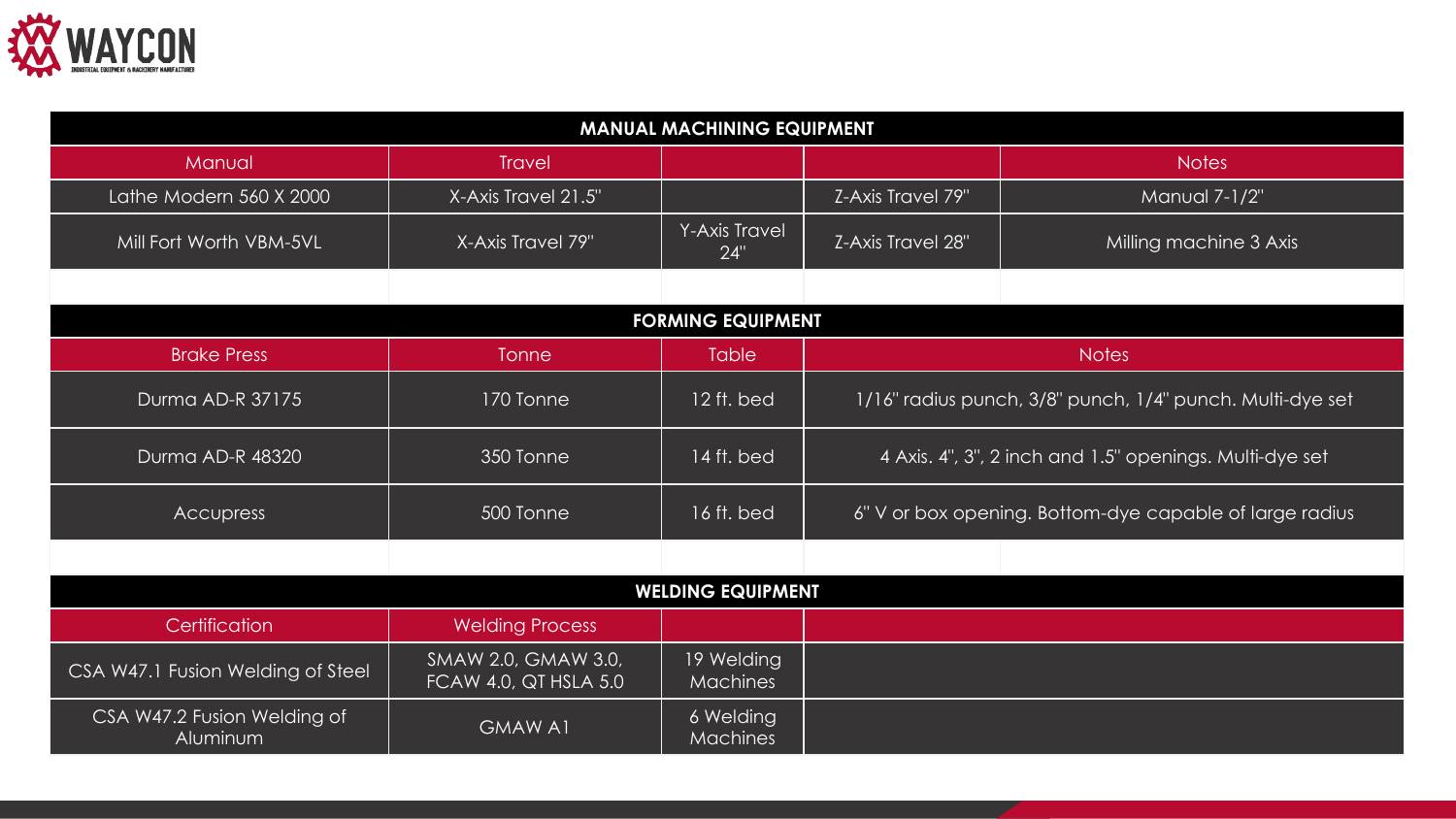

# **LIFTING EQUIPMENT**

### 

|                                                                                          | <b>AREA</b>                | <b>LIFTING CAPACITY</b> |
|------------------------------------------------------------------------------------------|----------------------------|-------------------------|
|                                                                                          | <b>Stainless</b>           | 3 Ton                   |
|                                                                                          | Plasma Outside             | 3 Ton                   |
|                                                                                          | Machine Shop North (Lathe) | 1 Ton                   |
|                                                                                          | Machine Shop (Horizontal)  | 2 Ton                   |
|                                                                                          | <b>Machine Shop</b>        | 1 Ton                   |
|                                                                                          | <b>Forming Bay</b>         | 3 Ton                   |
|                                                                                          | <b>Welding North</b>       | 2 Ton                   |
| $\odot$                                                                                  | Welding South              | 2 Ton                   |
|                                                                                          | <b>Fabrication East</b>    | 5 Ton                   |
|                                                                                          | Fabrication                | 5 Ton                   |
| $\frac{\text{MAURE} \text{ SERVICE}}{\text{CARINER} \text{ 2.5}}\\ 250\text{ 492-2188}}$ | <b>Fabrication West</b>    | 5 Ton                   |
|                                                                                          | Assembly                   | 3 Ton                   |
| <b>AND SEE WEIGHT ST</b>                                                                 | Paint                      | 3 Ton                   |
| į                                                                                        | <b>Mobile Crane</b>        | <b>400 Ton</b>          |